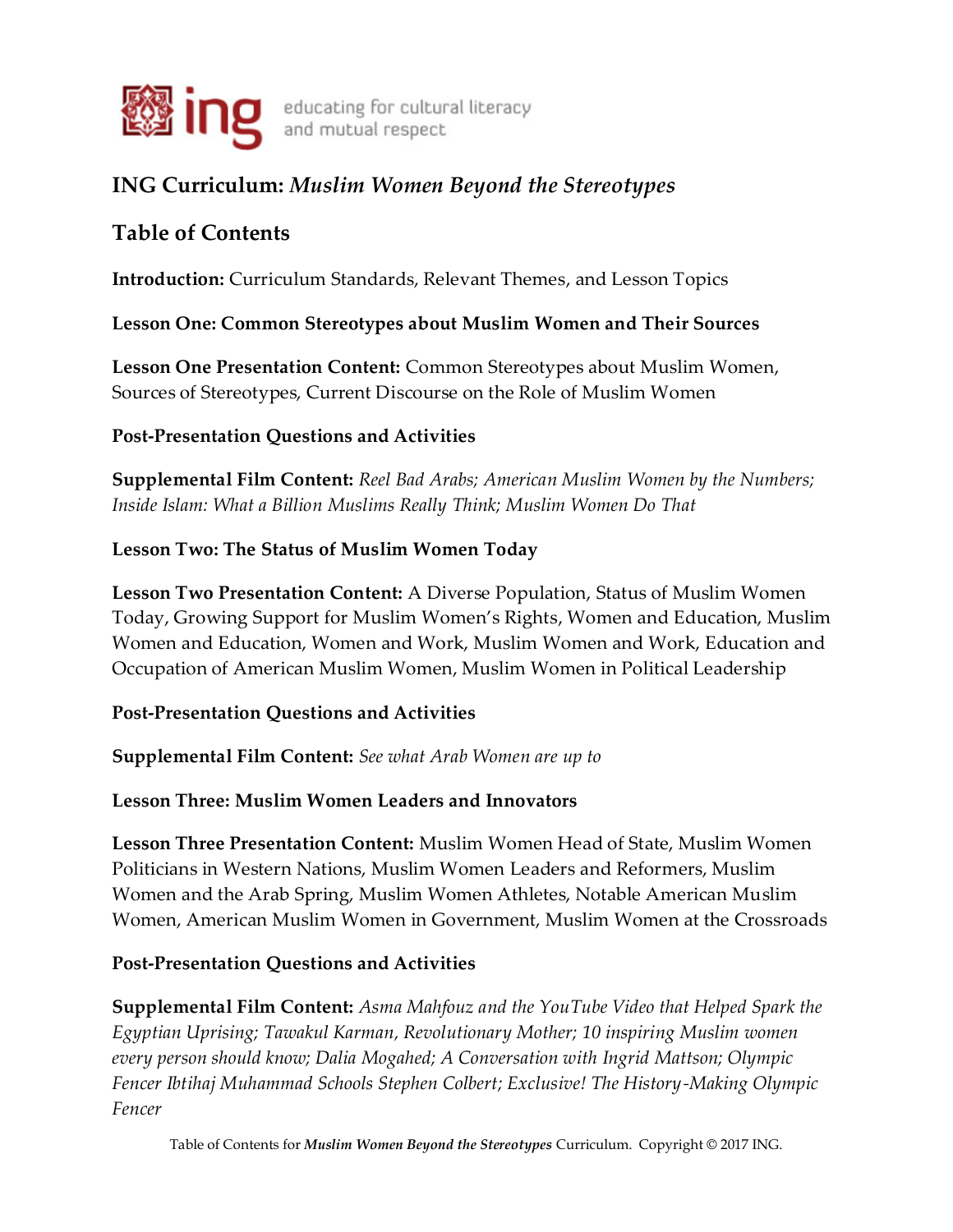### **Lesson Four: The Rights of Women in the Qur'an and Prophetic Sayings**

**Lesson Four Presentation Content:** Gender Equity, Spirituality and Religious Obligations (Equal Nature and Humanity, Shared Responsibility, Identical Religious Obligations, Equal Accountability), Rights in Personal and Public Life (Right to an Education, Right to a Profession, Financial Rights, Public Affairs and Politics), Family Life (Equal Treatment, Marriage, Marital Rights, Family Rights, Rights of Mothers)

## **Post-Presentation Questions and Activities**

**Supplemental Film Content:** *Muhammad: Legacy of a Prophet; Tahera Ahmed - The Calling; Arranged; Maher Zain - Number One for Me* 

## **Lesson Five: Gender Relations and Modest Dress**

**Lesson Five Presentation Content:** Relationship Between Genders, Gender Relations, Modest Dress for Men and Women, Reasons for Wearing *Hijab,* Freedom to Choose *Hijab,* Modest Dress for Women in Various Faiths

## **Post-Presentation Questions and Activities**

**Supplemental Film Content:** *#AskAMuslimGirl: Muslim Girls Get Real About the Hijab; The TE'A Project: Headscarf; Muhammad: Legacy of a Prophet; Women of Turkey: Between Islam and Secularism; Taking Back the Microphone; A Feminist's Choice to Wear the Hijab; Just a Piece of Cloth; H & M's latest look: Hijab-wearing Muslim model stirs debate; Tres Chique; Hijabastis: Inside the World of Muslim-American Fashion; Ibtihaj Muhammad: #DefyLabels; First Somali woman police officer in Minnesota* 

### **Lesson Six: Women in the Qur'an and in Islamic History**

**Lesson Six Presentation Content:** Qur'anic Women, Early Muslim Women, Female Scholars, Benefactresses, Female Rulers

### **Post-Presentation Questions and Activities**

**Supplemental Film Content:** *Muhammad: Legacy of a Prophet; World's Oldest Library; Enemy of the Reich* 

**Lesson Seven: Examining Challenging Issues** 

**Lesson Seven Presentation Content:** Inheritance, Witnessing, Divorce, Polygamy, Domestic Violence, Issues Wrongly Associated with Muslims (Honor Killings, Female Genital Mutilation), Muslim Women's Rights Organizations